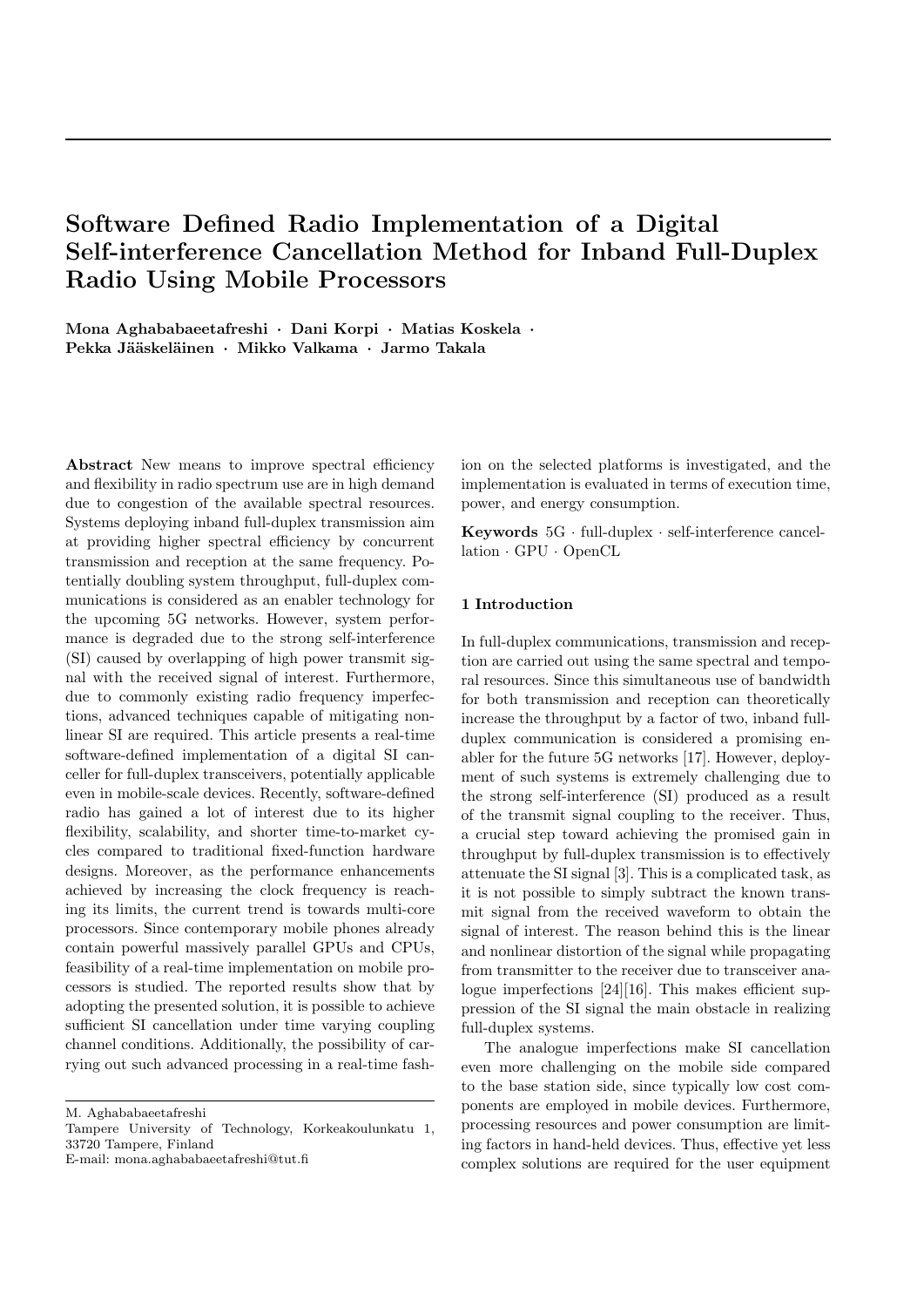side in order to exploit the full potential of full-duplex systems. An SI cancellation method designed for a mobile station should also take the continuously changing environment around the device into consideration. Thus, an adaptive solution should be developed to keep track of the time-varying SI channel.

Currently, advanced processor architectures take advantage of parallel processing to achieve higher performance, since performance enhancement through increasing the processors' operating frequency in a fixed power envelope has reached technical challenges [20][9]. Thus, we take advantage of the parallel processing capabilities of multi-core GPUs and CPUs. Moreover, to better utilize the parallel resources of the processors, Open Computing Language (OpenCL) is used. OpenCL is a programming standard for heterogeneous platforms, enabling efficient access to the available parallel resources [20].

In this work, a software based implementation for the entire digital canceller, which includes an orthogonalization procedure, together with a parameter learning algorithm is introduced. Such software defined radio (SDR) implementation provides more programmability, lower expenses, less design efforts, and thus shorter time-to-market cycles compared to traditional fixedfunction approaches [30][13]. To demonstrate the feasibility of an SDR implementation of the digital canceller, we worked with commercial off-the-shelf (COTS) low-cost components, which highlight the true advantages of a software-based solution. The implementation is carried out on four multicore platforms, which are suitable for both the network and user equipment side. The employed platforms are Qualcomm<sup>®</sup> Adreno<sup>TM</sup>  $430, \text{ARM}{}^{\textcircled{\tiny{\textbf{R}}}}$  Mali<sup>TM</sup>-T628 MP6, ARM<sup>®</sup> Cortex®-A15, and Intel<sup>®</sup> Core<sup>TM</sup> i7-4800MQ. The core i7 desktop CPU was mainly used for comparison purposes, while the rest of the processors are the main target of the study.

Using the measured signals from an actual full-duplex prototype, we demonstrate that sufficient real-time suppression of the SI signal is feasible using the proposed implementation. Furthermore, the implemented canceller is evaluated in terms of execution time, delay, power, and energy consumption. This article is a continuation of the work presented in [2].

The rest of the paper is organized as follows. Section 2 introduces some of the related work, existing in the literature. Section 3 describes the digital SI cancellation method adopted in this work. Section 4 explains the implementation of digital canceller blocks, and presents the selected platforms. Then, in Section 5, the implementation results are shown and analyzed. Finally, conclusions are drawn in Section 6.

## 2 Related work

As mentioned in the previous section, sufficient cancellation of the SI signal is the main challenge in achieving a system operating effectively in full-duplex mode. This topic has been researched extensively and various techniques have been introduced in the literature.

In [21], a novel RF canceller architecture is described which cancels both the direct antenna coupling and multipath effects, while [3] proposes an all digital cancellation method. [7] uses three different methods for SI suppression with both analogue and digital cancellation. Like [7], the proposed methods in literature typically include different stages of cancellation such as, propagation, analogue, and digital domain cancellation [29][16]. Some studies assume that only the base station functions in full-duplex mode, while the mobile equipment remains operating in half-duplex mode. An example of which can be found in the work presented in [10].

Some contributions toward actual prototypes capable of full duplex communications can be found in the literature, such as the ones described in [6], [8], [16], and [27]. However, there are very few existing articles on real-time implementation of digital SI cancellation.The work in [22] implements parts of the digital cancellation method proposed in [23] on an FPGA. However, no contributions regarding a software based implementation of digital SI cancellation targeted for a mobilescale device, as the one reported here, can be found in the literature. Especially this work uses COTS elements and eliminates the need for custom hardware design and additional hardware components.

Some contributions with similar arithmetic computations and implementation techniques, used for digital predistortion design, can be found in the literature. These works, found in [12, 25, 26], also study parallel processing on mobile-scale multicore processors, in which evaluations of the achieved performance are also reported. However, experimental measurements of power, or energy consumption are not carried out.

#### 3 Digital self-interference cancellation

In order to reduce the SI signal to a level not interfering with the desired received signal decoding, both radio freqncy (RF) and digital domain cancellation are required. The former prevents the analogue-to-digital converter and the receiver low-noise amplifier (LNA) from saturating. However, further suppression of the SI signal should be carried out in the digital domain to improve system performance. The overall structure of the full-duplex transceiver, including both the RF and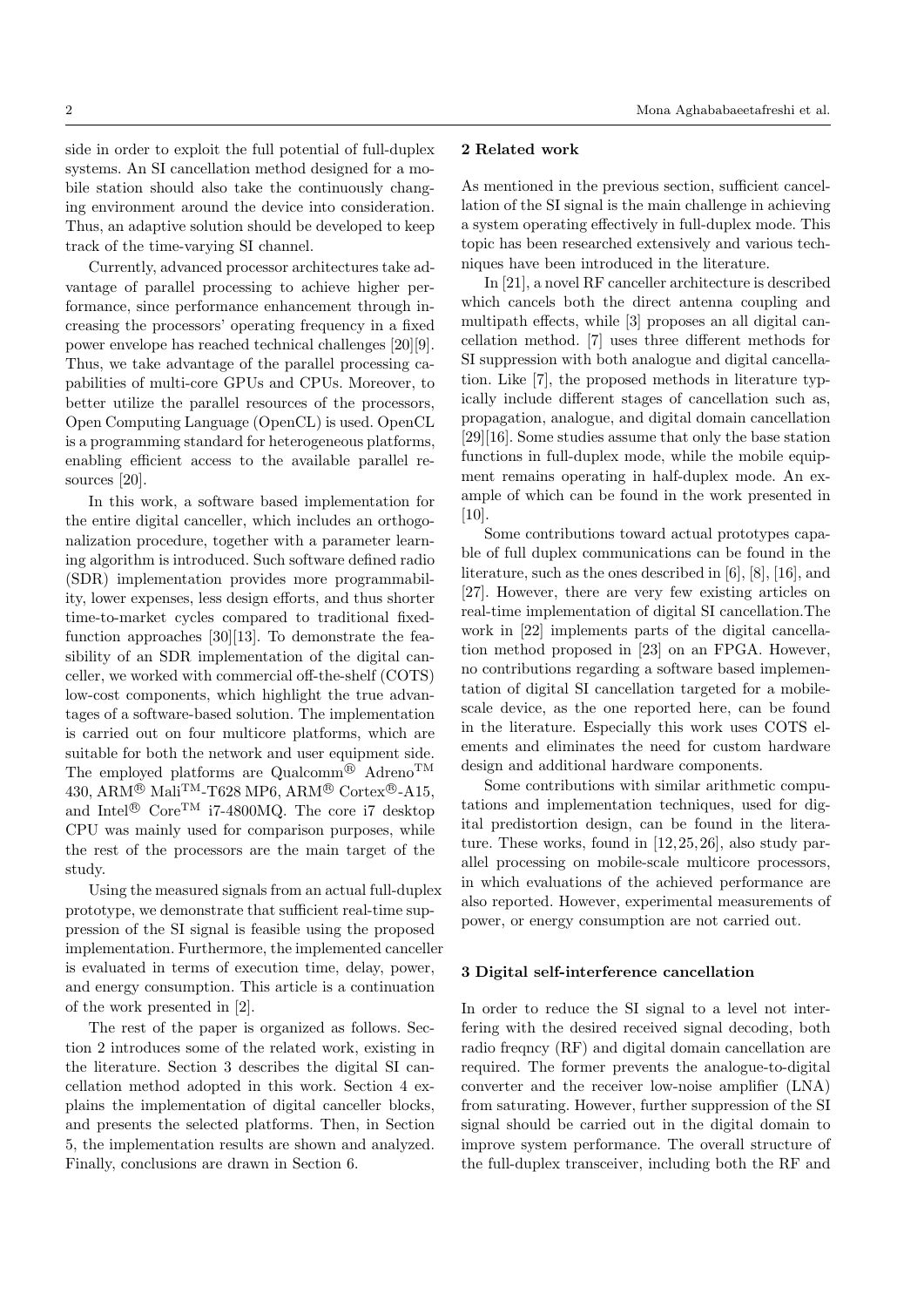

Fig. 1 Overall structure of a full-duplex transceiver, where the grey part is implemented in software.

digital cancellation is shown in Fig. 1. In this section, we address the latter by first introducing a model for the SI signal.

#### 3.1 Self-interference Modeling

The transmitter and receiver paths contain numerous non-ideal components which distort the transmitted signal in linear and nonlinear ways. The transceiver impairments include nonlinear distortion by power amplifiers, phase-noise of the local oscillator, quantization noise from the analogue-to-digital converter, and in-phase/quadrature  $(I/Q)$  imbalance of the transmitter and receiver. Since the transmitter power amplifier (PA) is usually the most significant source of nonlinearity, we model the transmit signal by adopting the parallel Hammerstein (PH) model, commonly used for a highly nonlinear PA. Denoting the PA input by  $x_{PA,in}$ , the PA output, using the PH model, can be written as [23]:

$$
x_{PA,out} = \sum_{\substack{p=1 \ p \text{ odd}}}^{P} \sum_{k=0}^{K-1} h_p^{PA}(k) u_p(x_{PA,in}(n-k)), \tag{1}
$$

where  $P$  represents the highest nonlinearity order of the PA model, K is the memory length of the PA,  $h_p^{PA}$  is the pth-order model for the PA memory, and  $u_p(\boldsymbol{x}_{PA,in}(n))$ is computed as  $|x_{PA,in}(n)|^{p-1}x_{PA,in}(n)$  and produces the pth-order basis function.

Now with the transmitter PA as the most prominent cause of nonlinear distortion, the whole SI channel can be effectively modelled using (1). Thus, the received signal at the digital canceller input, with respect to the original transmitted signal  $x(n)$ , can be expressed as:

$$
r_x(n) = \sum_{\substack{p=1 \ p \text{ odd}}}^{P} \sum_{l=0}^{L-1} h_p(l) u_p(x(n-l)) + z(n), \tag{2}
$$

where  $L$  is the memory length of the effective SI channel,  $h_p(l)$  contains the coefficients for the effective pthorder SI channel, and  $z(n)$  represents the noise and possible modeling mismatch. After estimating the unknown SI channel coefficients, denoted here by  $\hat{h}_p(l)$ , the signal at the output of the digital canceler can be written as:

$$
e(n) = r_x(n) - \sum_{\substack{p=1 \ p \text{ odd}}}^{P} \sum_{l=0}^{L-1} \hat{h}_p(l) u_p(x(n-l)).
$$
 (3)

Looking at equations (2) and (3), with accurate estimation of the SI channel coefficients, only noise should remain after digital cancellation, meaning that  $e(n) \approx$  $z(n)$ . Furthermore, the estimated coefficients need to be updated, as the surrounding environment of a mobile device changes over time. The method used for the estimation should also have low computational complexity in order to be suitable for mobile-scale processing resources. Taking the aforementioned requirements into account, we have adopted the LMS based solution proposed in [23].

### 3.2 Orthogonalization

Since the different basis functions, mentioned in the previous section, are functions of the same transmit signal, they tend to be somewhat correlated. This will result in slow convergence of the LMS-based coefficient estimation. To alleviate this problem, the basis functions are orthogonalized using the method proposed in [23], which is briefly described here.

The basis functions are orthogonalized using a whitening transformation matrix. This matrix can be generated by eigendecomposition of the covariance matrix  $\Sigma$ . Defining the instantaneous basis function vector as:

$$
\mathbf{u}(n) = [u_1(x(n)) \quad u_3(x(n)) \quad \dots \quad u_p(x(n))]^T, \qquad (4)
$$

with  $u_p(x(n)) = |x(n)|^{p-1}x(n)$ , the covariance matrix of basis functions across different nonlinearity orders can be defined as:

$$
\Sigma = \mathbb{E}[\mathbf{u}(n)\mathbf{u}(n)^H].
$$
\n(5)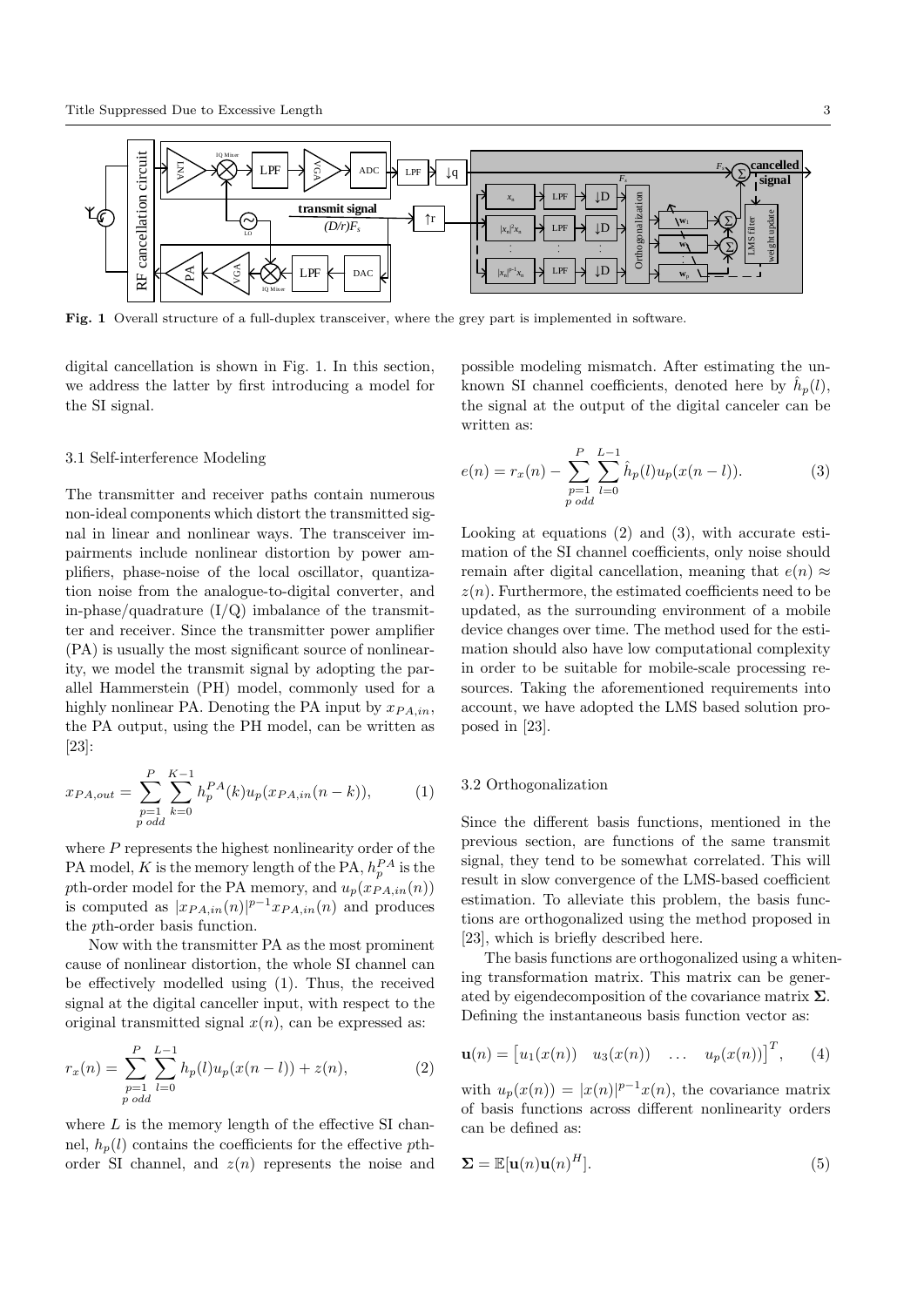Having  $\Sigma = VDV^H$ , where diagonal matrix D contains the eigenvalues of  $\Sigma$ , and matrix **V** consists of the eigenvectors, the transformation matrix  $T$  can be written as:

$$
\mathbf{T} = \mathbf{D}^{-\frac{1}{2}} \mathbf{V}^H. \tag{6}
$$

Using the transformation matrix  $\mathbf{T}$ , the orthogonalized basis functions can be calculated by:

$$
\tilde{\mathbf{u}}(n) = \mathbf{T} \mathbf{u}(n). \tag{7}
$$

Now (3) can be re-written using the orthogonalized basis functions as follows:

$$
e(n) = r_x(n) - \sum_{\substack{p=1\\p \text{ odd}}}^{P} \sum_{l=0}^{L-1} \hat{h}_{p,ort}(l)\tilde{u}_p(x(n-l)),
$$
 (8)

where  $\tilde{u}_p(x(n))$  are the orthogonalized basis functions using matrix **T**, and  $\hat{h}_{p,ort}(l)$  represents the corresponding SI channel estimates. Adopting vector notations, (8) can be expressed as:

$$
e(n) = r_x(n) - \mathbf{w}^H \mathbf{u}_{ort}(n),
$$
\n(9)

where

$$
\mathbf{w} = \left[\hat{h}_{1,ort}(0), \hat{h}_{3,ort}(0), \dots, \hat{h}_{P,ort}(0), \dots\right]
$$

$$
\hat{h}_{1,ort}(L-1), \hat{h}_{3,ort}(L-1), \dots, \hat{h}_{P,ort}(L-1)\right]^{T},
$$

$$
(10)
$$

and

$$
\mathbf{u}_{ort}(n) = \left[\tilde{\mathbf{u}}(n)^T, \tilde{\mathbf{u}}(n-1)^T, \dots, \tilde{\mathbf{u}}(n-L+1)^T\right]^T.
$$
 (11)

It is worth mentioning that the covariance matrix  $\Sigma$  depends only on the statistical properties of the original transmit signal, and consequently it is not time varying. Therefore, we can assume that the transformation matrix T is computed and known beforehand.

#### 3.3 LMS parameter learning

In this step, the effective SI channel coefficients are estimated using the decorrelated basis functions. This is carried out using an LMS-based algorithm with specific step-sizes for the different nonlinear terms [31]. Both pre-cursor and post-cursor taps are considered for a precise memory model of the SI channel. The original learning algorithm proposed in [23] is modified so that the estimated weights are not updated with every sample but only after a block of N samples are processed. This computing-friendly LMS-based approach

is described in Algorithm 1, where  $\tilde{u}$  is a vector containing the orthogonalized basis functions calculated in (7), w contains the corresponding SI channel coefficients,  $r_x(n)$  is the received signal,  $e(n)$  represents the cancelled signal, and  $L_{pre}$  and  $L_{post}$  are the amounts of pre-cursor and post-cursor taps, respectively. Furthermore,  $\mu$  contains the step sizes, and N controls how often w is updated.

Algorithm 1 LMS-based adaptive nonlinear digital cancellation.

1: Initialize: 2:  $\mathbf{w} \leftarrow [0 \dots 0]$ 3:  $n \leftarrow \dot{L}_{post}$ 4: while transmitting do 5:  $\mathbf{u_{ort}}(n) = \left[\tilde{\mathbf{u}}(n + L_{pre})^T \dots \tilde{\mathbf{u}}(n - L_{post})^T\right]^T$ 6:  $e(n) = r_x(n) - \mathbf{w}(n)^H \mathbf{u_{ort}}(n)$ <br>7: if  $(n \mod N) = 0$  then if  $(n \mod N == 0)$  then 8:  $\mathbf{w}(n+1) \leftarrow \mathbf{w}(n) + \mu e^*(n) \mathbf{u_{\text{ort}}}(n)$ 9: end if 10:  $n \leftarrow n + 1$ 11: end while

#### 4 Implementation

#### 4.1 Implemented blocks

In this section, the blocks, implemented in software, for the digital SI canceller, shown in Fig. 2 are described in short.

Basis functions calculation The first step is to calculate the nonlinear transformations of the original transmit signal. The pth-order basis function is computed for each sample as  $u_p(n) = |x(n)|^{p-1}x(n)$ . In this implementation, highest considered nonlinearity order is  $P=3$ .

Polyphase filtering As shown in Fig. 1, the transmit signal is oversampled before generating the basis functions. Thus the calculated basis functions can be resampled to the final cancellation signal sample rate. Assuming a decimation factor equal to  $D$ , only every D-th sample is kept after appropriate lowpass filtering.

To eliminate the unnecessary computations, we have designed a polyphase filter to perform the resampling task. This results in a more efficient implementation as the filtering is not performed on all original signal samples. An illustration of the adopted polyphase filter with downsampling factor  $D$  can be seen in Fig. 3, where  $F_0, \ldots, F_{D-1}$  are sub-filters of length M. The total length for the polyphase filter is equal to  $M \times D$ .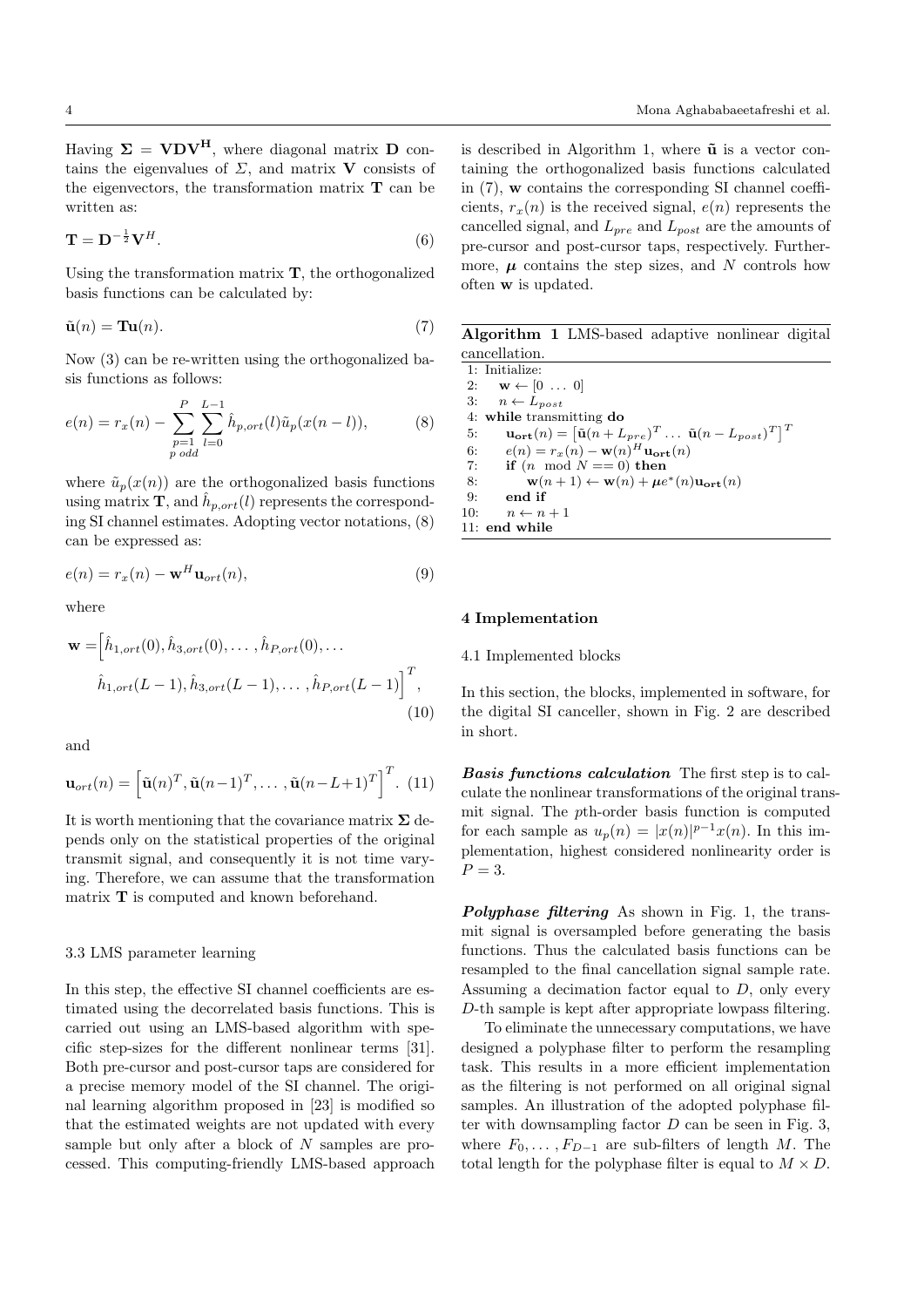

Fig. 2 Implemented blocks for a third-order digital SI canceller, shown also in the grey part in Fig. 1.

This work employs a polyphase filter with total length of 20, having downsampling factor  $D = 10$ , and subfilter length  $M = 2$ .

The OpenCL implementation for the polyphase filter was carried out with both vector and scalar data types. With careful re-arrangement of the filter coefficients, the data loads can be carried out in a more efficient way. Fig. 4 illustrates an example implementation and work-load distribution for the polyphase filter. In this figure, the data and the coefficients are loaded as vectors of length four into vectors x and p, respectively. After multiplication and summation, each workitem produces one output sample  $y[n]$ . In Fig. 4, k denotes the polyphase filter length,  $k = M \times D$ , number of work groups is represented by  $n$ , and a local size of 16 is assumed for a clearer presentation.

Computing orthogonalization matrix This step is done according to equations (4) to (6). However, as mentioned in the previous section the transformation matrix depends only on the statistical properties of the transmit signal, and does not change over time. Thus, we have assumed that the transformation matrix T is precomputed to reduce complexity and unnecessary computations. Having nonlinearity order  $P = 3$ , **T** is a  $2 \times 2$  matrix.

**Basis function orthogonalization** After going through the polyphase filter, the basis functions are orthogonalized using the precomputed matrix T, according to



Fig. 3 Functional structure of a polyphase filter with decimation factor D, where  $y(n)$  represents the signal samples after downsampling and filtering  $x(n)$ .

equation (7). This helps the LMS learning process to converge faster.

LMS filtering The orthogonalized basis functions are filtered with the SI channel coefficient estimates. The filter length, i.e., the SI channel memory, is defined as  $L = (L_{pre} + L_{post} + 1) \times (\frac{P+1}{2})$ . Then the filtered results are subtracted from the received signal to produce the cancelled signal. This corresponds to the computations from line 6 in Algorithm 1. The SI channel coefficients are updated after a block of N samples are processed using the *SI channel coefficients update* kernel.

SI channel coefficients update Having the cancelled signal samples and step sizes  $\mu$ , the SI channel estimates are updated as described in lines 7-10 in Algorithm 1. The selected step size is equal to 0.01 and 0.001 for the linear and third order terms, respectively. To reduce the computations, this step is also modified such that the coefficients are only updated after processing every  $N$  sample. This is done so that the LMS filter kernel would not have to wait for updated coefficients after processing every single sample. Less frequent updating of the coefficients reduces the dependency of the two kernels, the LMS filter and SI channel coefficients update kernels, and helps to increase parallelism, having larger blocks of input samples for the LMS filter kernel.

#### 4.2 Platforms

In this work, three mobile scale multi-core processors and one desktop CPU are selected as the processing platforms. These are commercial off-the-shelf products that are currently employed in some of the available devices in the market. These platforms are briefly introduced in the following.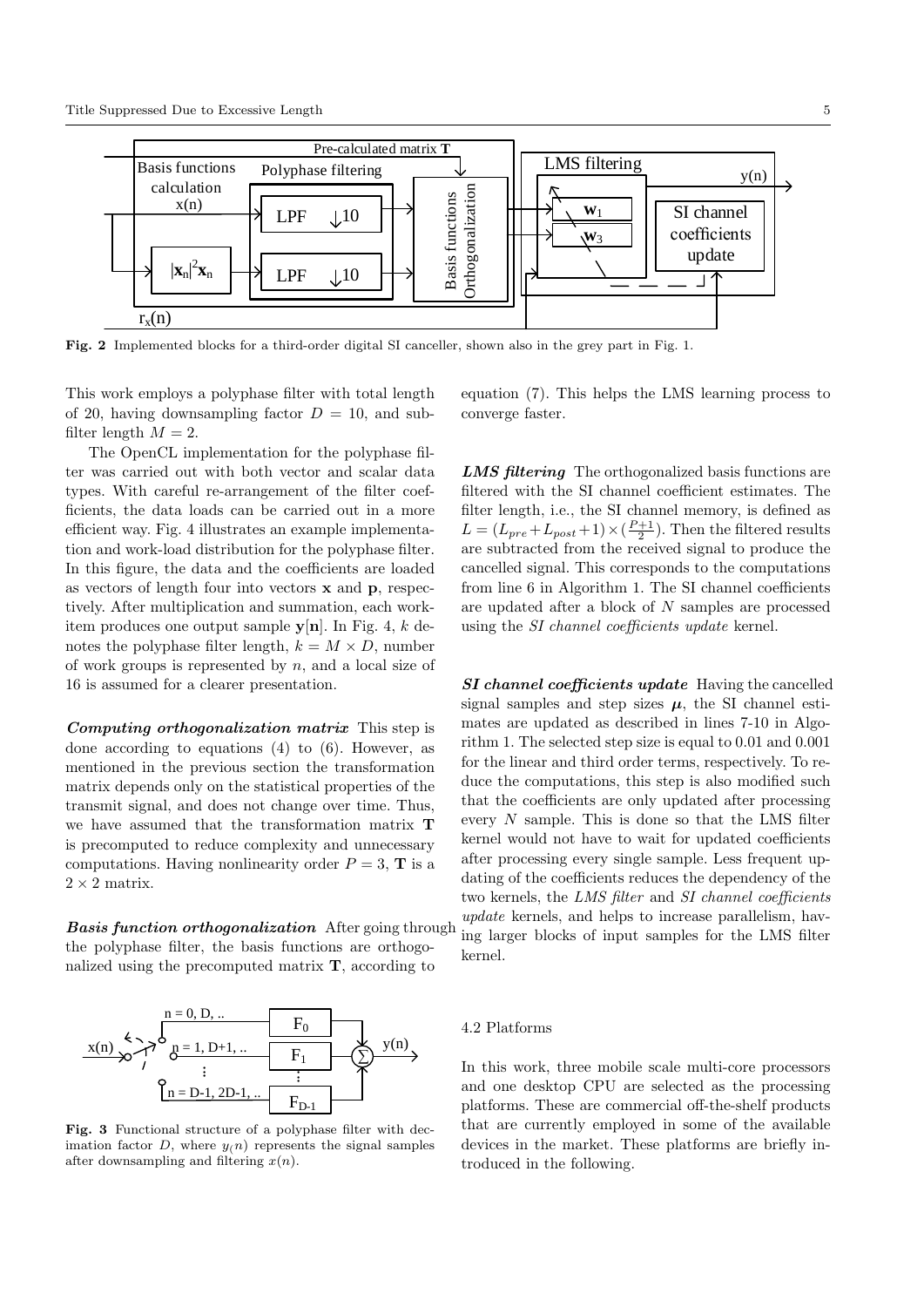

Fig. 4 OpenCL kernel structure and workload distribution for the polyphase filter.

Qualcomm<sup>®</sup>  $Adreno^{TM}$  430 Adreno 430 is a mobile GPU by Qualcomm, and is available in the Snapdragon 810 System on Chip (SoC). This GPU is designed for mobile-scale devices and can run at 500 MHz, 600 MHz, or 650 MHz clock frequency [28]. Very little information about Adreno's architecture is publicly available, but it seems that it can approximately support 200 floating point operations in one clock cycle. To run the digital canceller blocks on Adreno 430, a commercial Android phone was used.

 $ARM^{\circledR}$  Mali<sup>TM</sup>-T628 MP6 Similar to Adreno, Mali is a mobile-scale GPU and runs at a 600 MHz clock frequency [5]. Mali-T628 is a part of the Samsung Exynos 5 Octa (Exynos 5422) SoC. This GPU can scale from one to eight cores. Each core can handle up to eight floating point operations per cycle [15]. In this work, Odroid XU3 board [14] was used to access Mali.

 $ARM^{\circledR}$  Cortex<sup>®</sup>-A15 The Cortex-A15 MPCore is a low power multicore processor that can have one to four cores [4]. This multicore processor can be found, for example in the Exynos 5 Octa (Exynos 5422) SoC. It runs at 1.4 GHz clock frequency. Each of the four cores has one NEON (advanced Single Instruction Multiple Data instruction set) and vector floating point unit. The same Odroid XU3 board was used for implementing the digital canceller on A15 CPU.

Intel<sup>®</sup> Core<sup>TM</sup> i7-4800MO Unlike the other three processing units mentioned above, the Intel Core i7 is a desktop CPU. This processor has four cores and can run at up to 3.7 GHz [18].

### 5 Evaluation and analysis

In this section, the implementation results of the digital canceller blocks introduced in the previous section are presented. First, using the data from an actual fullduplex prototype system, described in [23] and [24], we demonstrate that the presented digital cancellation implementation can efficiently suppress the self-interference signal. Then, we evaluate this solution in terms of execution time, power, and energy consumption to study the feasibility of such software-based implementation using the four aforementioned COTS processors.

Software tailoring: To optimize the implementation, the kernels are tailored for each platform. Having a scalar or vector based implementation, the different possible vector lengths, and workload distribution between the OpenCL work-items are the factors that greatly affect the execution time of each processing task.

Different kernel designs on Mali showed that employing floating point vectors of length four yields the best results. Running the kernels on A15, different vector lengths and in some cases the scalar based implementation show similar results. However, execution of the kernels is fastest when the workload is distributed such that there are two work groups. The kernels designed for the Core i7 use vectors of length 16, and in most cases perform more efficiently when the processing is divided among eight work groups. Similar to Mali, Adreno achieves higher performance when using vectors of length four. Furthermore, workload should be spread among four work groups. The implementation results presented in the following section are obtained having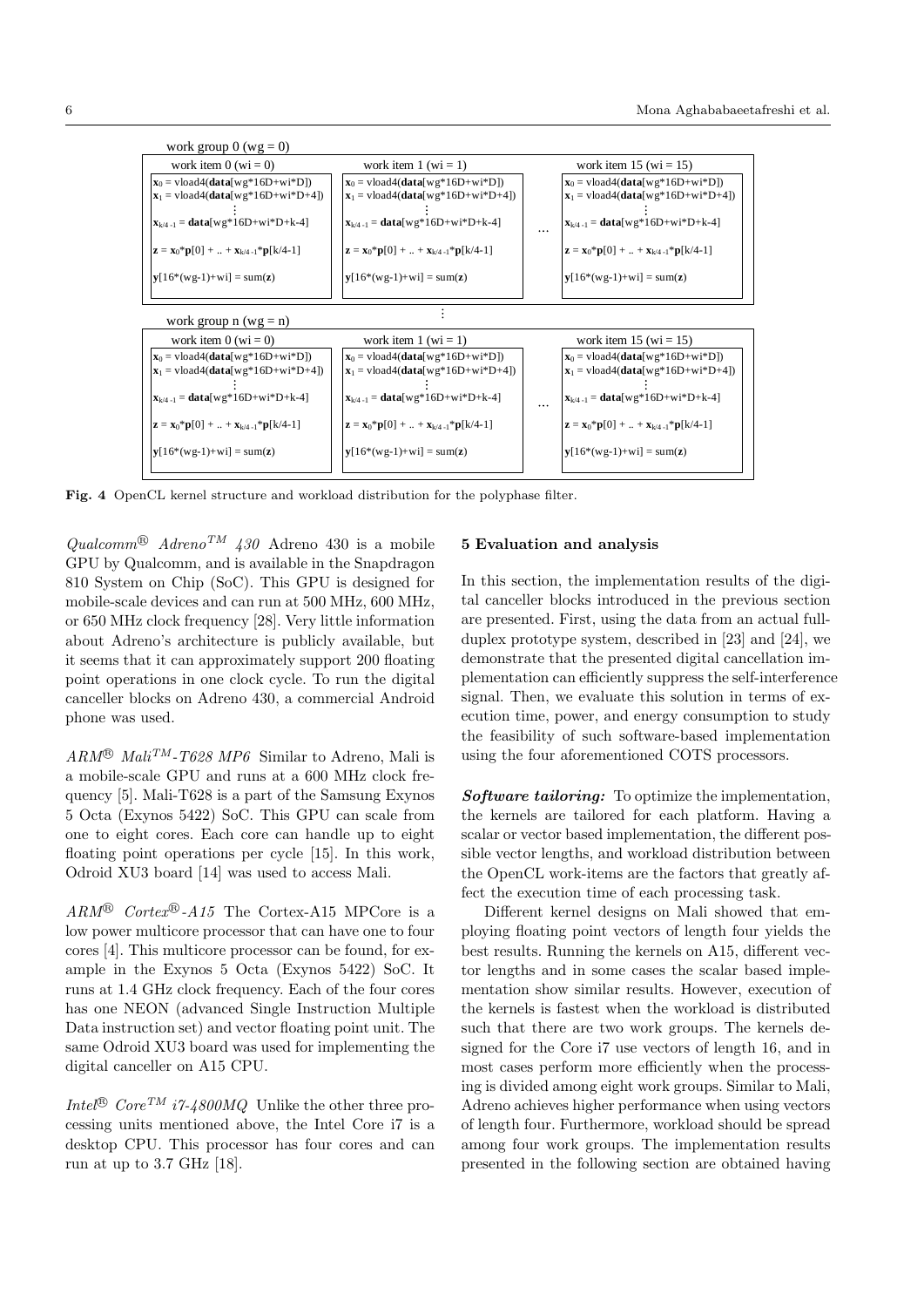

Fig. 5 The instantaneous power of the SI signal, averaged over 1000 samples, of linear  $(P = 1)$  and third order  $(P = 3)$ digital canceller output signal, implemented on the Adreno 430, with respect to time, for  $N = 1$ ,  $N = 128$ , and  $N = 256$ .

designed the most efficient kernel implementation for each platform.

#### 5.1 Digital SI canceller performance

After the sampled data, collected from the real fullduplex prototype system, was processed on the platforms, the cancelled signal was used to plot Fig. 5. Input buffers of 10, 1280 and 2560 samples are considered, which means that after downsampling by a factor of 10 and orthogonalization, one sample or blocks of 128 and 256 samples are processed before updating the canceller coefficients. When creating the plots in Fig. 5,  $L_{pre}$  and  $L_{post}$  are set to 8 and 7, respectively. Having total channel length  $L = (L_{pre} + L_{post} + 1) \times (\frac{P+1}{2}), L$  is equal to 16 for the linear canceller and 32 for the third order canceller.

This figure shows that the implemented canceller is capable of sufficient suppression of the SI signal, close to the receiver noise floor (-90 dBm). Allowing more time to converge will result in almost perfect SI cancellation. Being able to cancel the third order nonlinear SI, the third order canceller shows superior performance compared to the linear one. Comparing the curves in Fig. 5, it can be seen that less frequent updating of the SI channel coefficients has resulted in slower convergence of the LMS-learning algorithm. However,the difference is relatively small, especially after the initial learning phase, indicating that less frequent updating of the channel coefficients is a feasible option for controlling the computational complexity of the digital canceller.

#### 5.2 Execution time analysis

In this section, the execution times related to the different building blocks of the SI digital canceller running on four different platforms, introduced in Section 4.2, are reported. A key factor in using OpenCL and multicore platforms with single instruction, multiple data (SIMD) or single program, multiple data (SPMD) optimized hardware is being able to take advantage of the available data parallelism. High performance can be achieved when parallel elements of the processor are utilized efficiently and the work load is distributed properly between these elements. We add to the inherent parallelism of the algorithms by increasing the amount of data processed in each kernel call. As a result, the processing time for each signal sample is decreased. Furthermore, vector lengths and workload distribution are adjusted for each implemented block on each platform so that kernel executions are carried out more efficiently.

The execution times for each digital canceller block implemented on the four platforms are presented in Tables 1 - 4. It should be noted that the reported times do not include data transfer, as SoC design can be easily made so that the processing unit sees the same memory as the radio hardware. The tables show the result using different buffer sizes for both linear and third order cancellers.

As the buffer lengths increase, the processing time related to one data sample decreases. In many cases, the processing time is approximately reduced by a factor of two, when the buffer size is doubled. This is the case for the "orthogonalization" and "weight update" kernels. However, the two filtering kernels, "polyphase" and "LMS", achieve lower speed-up due to their inherent lack of parallelism, stemming from the summation step of convolution in the filters. The size of the buffers fed to the first block are chosen as powers-of-two multiplied by  $D = 10$ , which is the downsampling factor.

Moreover, the "basis functions" kernel's execution speed does not scale linearly with the buffer size. This can be explained by the input buffer size of this kernel which is ten times bigger than that of the "orthogonalization" and "weight update" kernels, which are executed after downsampling. This larger amount of data could saturate the available parallel resources of the cores, resulting in a slower speed-up. The effect of increasing the buffer size on the overall achieved performance is illustrated in Fig. 6. With longer buffers, the production rate improves less as the processing resources reach saturation.

The presented results show that Mali and A15 are only capable of processing the signal at rates lower than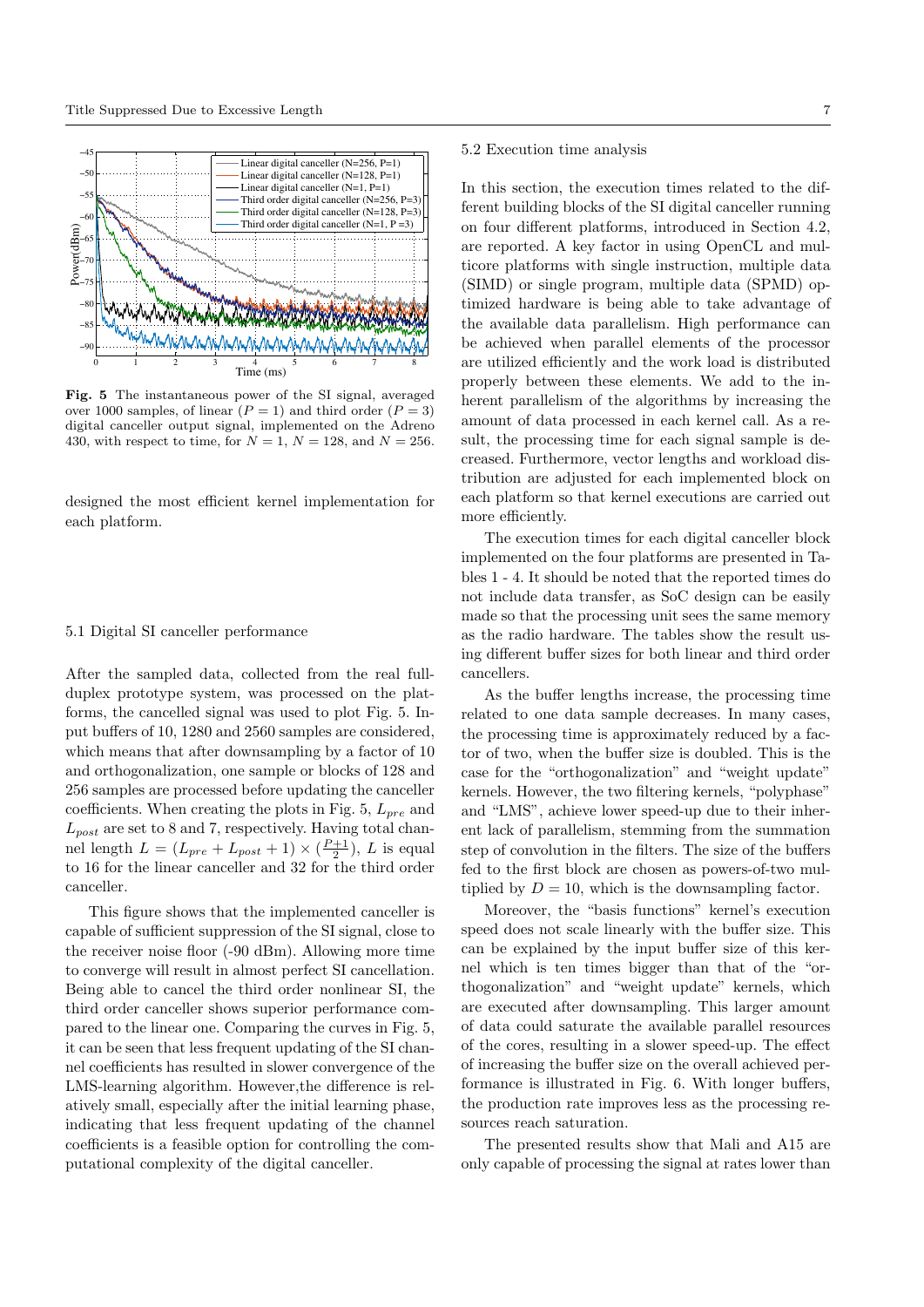Buffer size  $2560$   $5120$   $10240$   $20480$ Nonlinearity order  $P = 1$   $P = 3$   $P = 1$   $P = 3$   $P = 1$   $P = 3$   $P = 1$   $P = 3$ Basis functions - 1,89 - 1,50 - 1,37 - 1,21 Polyphase 23 44,10 16 30,5 13,75 26,50 12,21 22,75 Orthogonalization 11 18 5,50 11,50 2,75 5,75 2,25 4,75 LMS filter 23 32,76 17 23,28 14,25 20,05 12,75 18,32 Weight update 11 11 5,50 5,50 2,75 2,85 1,38 1,27 Total [ns] 68 107,75 44 72,28 33,50 56,52 28,59 48,30 Rate [MHz] 14,71 9,29 22,73 13,84 29,85 17,69 34,98 20,70

Table 1 Execution times of one signal sample for different kernels with respect to buffer lengths when implemented on Adreno  $430$  for both the linear and third order canceller

Table 2 Execution times of one signal sample for different kernels with respect to buffer lengths when implemented on Cortex A<sub>15</sub> for both the linear and third order canceller.

| Buffer size        | 2560   |        | 5120   |        | 10240                    |         | 20480  |         |
|--------------------|--------|--------|--------|--------|--------------------------|---------|--------|---------|
| Nonlinearity order | $P=1$  | $P=3$  | $P=1$  | $P=3$  | $P=1$                    | $P = 3$ | $P=1$  | $P = 3$ |
| Basis functions    | -      | 34,76  | ٠      | 17,96  | $\overline{\phantom{a}}$ | 10.25   | ۰      | 5,85    |
| Polyphase          | 312,50 | 622,50 | 207,03 | 411,52 | 122,07                   | 242,49  | 77,63  | 152,94  |
| Orthogonalization  | 320,31 | 328,12 | 164,02 | 164,06 | 82,03                    | 84,96   | 44,92  | 45,41   |
| LMS filter         | 398,43 | 476,56 | 222,65 | 306,64 | 134,76                   | 214,84  | 92,77  | 167,96  |
| Weight update      | 265,62 | 242,18 | 142,57 | 125    | 83                       | 81,05   | 42,96  | 40,52   |
| Total [ns]         | 1296.8 | 1704,1 | 736,27 | 1025,2 | 421,86                   | 633,59  | 258,28 | 412,68  |
| Rate [MHz]         | 0.77   | 0.59   | 1,36   | 0.97   | 2,37                     | 1,57    | 3,87   | 2,41    |



Fig. 6 Sample production rate increase with regards to buffer size on the four platforms for both linear and third order cancellers.

15 MHz, even with large input data buffers. However, linear digital cancellation can be carried out on the Adreno 430 GPU and the Core-i7 CPU at rates over 20 MHz, having buffer sizes of 5120 samples. Furthermore, the Core-i7 and the Adreno 430 can perform third order digital cancellation for a 20 MHz waveform with buffer size of 5120, and 20480 samples, respectively.

Comparing the linear and third order cancellers in Tables 1 - 4, it can be seen that the polyphase filtering in the third order canceller takes approximately twice

as much time as in the linear one. This is due to the fact that in case of a third order canceller, two filtering kernels are employed for both the linear and third order basis functions. The calculation of third order basis functions, carried out by the "basis functions" kernel is redundant in the linear canceller. The rest of the implemented blocks require equal or slightly more time for the third order canceller, as they only differ in a few multiplications and/or additions.

#### 5.3 Delay analysis

As discussed previously, to add to the available parallelism of the algorithm and utilize the parallel resources of the processors more efficiently, we increase the amount of data processed in each kernel, having longer input buffers. The disadvantage of this approach are longer delays for the system as larger blocks of data must be processed in each kernel call. The overall delays related to different buffer sizes for each platform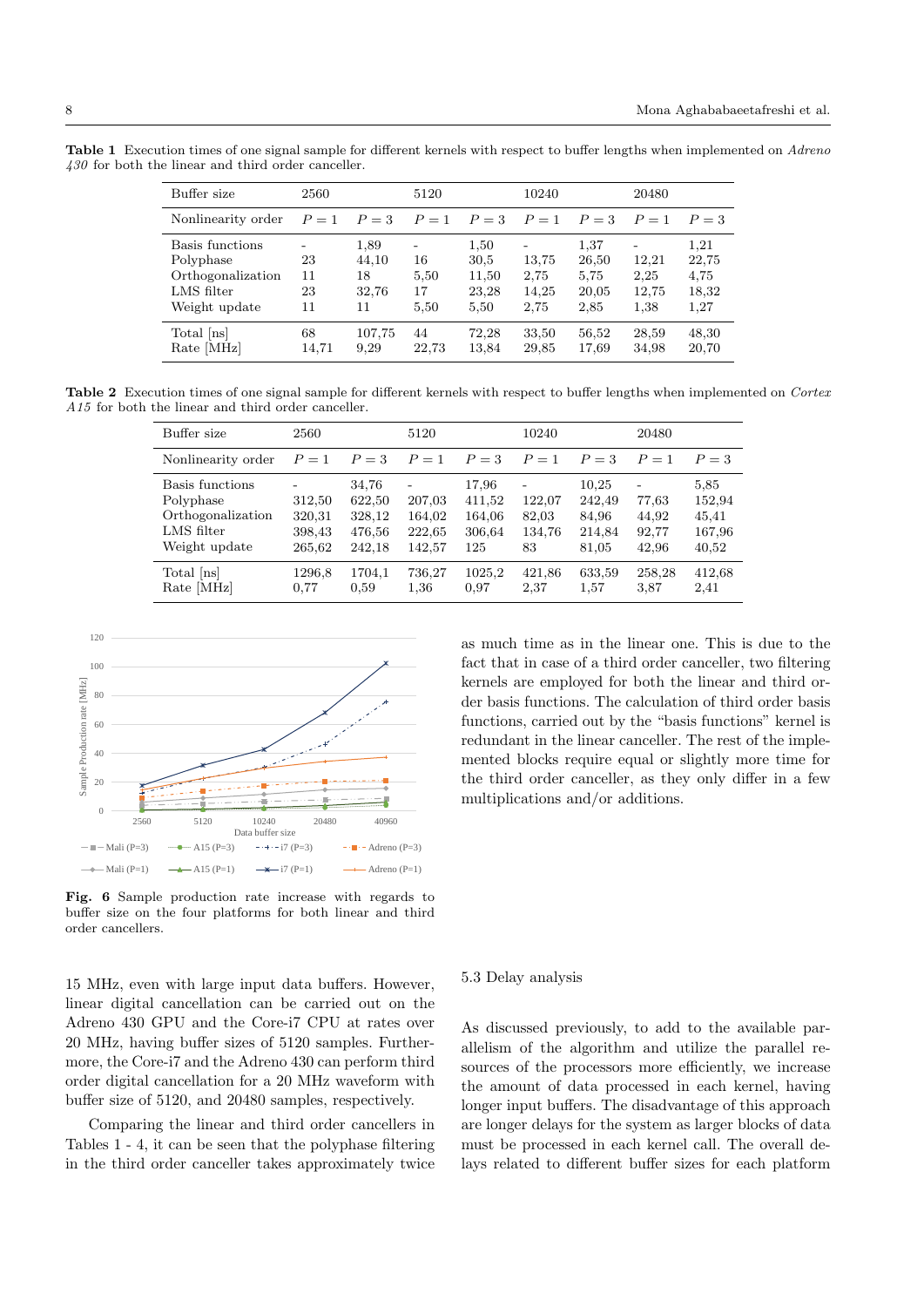Table 3 Execution times of one signal sample for different kernels with respect to buffer lengths when implemented on Mali-T628 for both the linear and third order canceller.

| Buffer size                                                                      | 2560                             |                                          | 5120                             |                                          | 10240                               |                                         | 20480                         |                                       |
|----------------------------------------------------------------------------------|----------------------------------|------------------------------------------|----------------------------------|------------------------------------------|-------------------------------------|-----------------------------------------|-------------------------------|---------------------------------------|
| Nonlinearity order                                                               | $P=1$                            | $P=3$                                    | $P=1$                            | $P=3$                                    | $P=1$                               | $P = 3$                                 | $P=1$                         | $P=3$                                 |
| Basis functions<br>Polyphase<br>Orthogonalization<br>LMS filter<br>Weight update | 46,14<br>19,33<br>65,79<br>30,51 | 3.41<br>90,11<br>40,97<br>87,16<br>25,19 | 39,66<br>10,36<br>44,52<br>16,08 | 2,49<br>77,68<br>21,62<br>72,32<br>16,84 | ۰<br>36,08<br>5.43<br>37,83<br>6.15 | 2,21<br>71,09<br>12,31<br>55,51<br>8.44 | 33,2<br>2,46<br>28,48<br>3.43 | 2,02<br>64,85<br>6,7<br>50,41<br>4,54 |
| Total [ns]<br>Rate [MHz]                                                         | 161,77<br>6,18                   | 246,84<br>4,05                           | 110,62<br>9,04                   | 190,95<br>5,23                           | 85,49<br>11,70                      | 149,56<br>6.68                          | 67,57<br>14,80                | 128,52<br>7.78                        |

Table 4 Execution times of one signal sample for different kernels with respect to buffer lengths when implemented on Core  $i7$  for both the linear and third order canceller.

| Buffer size                                                                      | 2560                           |                                        | 5120                             |                                        | 10240                             |                                        | 20480                        |                                       |
|----------------------------------------------------------------------------------|--------------------------------|----------------------------------------|----------------------------------|----------------------------------------|-----------------------------------|----------------------------------------|------------------------------|---------------------------------------|
| Nonlinearity order                                                               | $P=1$                          | $P=3$                                  | $P=1$                            | $P=3$                                  | $P=1$                             | $P = 3$                                | $P=1$                        | $P = 3$                               |
| Basis functions<br>Polyphase<br>Orthogonalization<br>LMS filter<br>Weight update | 20,78<br>5.93<br>23,75<br>5.93 | 1,92<br>39,86<br>7,42<br>22,26<br>7,42 | ۰<br>12,02<br>3.71<br>12<br>3.71 | 0.66<br>22,34<br>4.45<br>12,90<br>3,71 | ۰<br>9.64<br>2,22<br>9.64<br>1,85 | 0.55<br>17,97<br>2,59<br>10,02<br>1,85 | 6,12<br>1,29<br>6,30<br>0.92 | 0.48<br>11,38<br>2,22<br>6,49<br>0.92 |
| Total [ns]<br>Rate [MHz]                                                         | 56,39<br>17.73                 | 78,88<br>12,67                         | 31,44<br>31,80                   | 44,06<br>22,69                         | 23,35<br>42,82                    | 32,98<br>30,32                         | 14,63<br>68,35               | 21,49<br>46,53                        |

are listed in Table 5. This delay is calculated as:

overall delay  $=T_{basis functions} \times buffer size$ 

+ 
$$
T_{polyphase} \times \frac{buffer\ size}{D}
$$
  
+  $T_{orthogonalization} \times \frac{buffer\ size}{D}$  (12)  
+  $T_{LMS\ filter} \times \frac{buffer\ size}{D}$   
+  $T_{weight\ update} \times \frac{buffer\ size}{D}$ ,

where  $T_{\text{kernel}}$  is the processing time for one signal sample of "kernel", and D is the downsampling factor.

The calculated overall delay is equal to 25, 6  $\mu$ s for a third order SI canceller implemented on Core i7 and 70, 5  $\mu$ s on Adreno 430 with input buffer sizes of 5120 and 10240, respectively. These delays can be considered more than reasonable, when compared, e.g., to the inherent receiver processing latency of LTE user equipment (UE) which is, in minimum, 1 ms due to the downlink reference symbol structure as well as the adopted codeword mapping and interleaving processing. Furthermore, the specifications [11] allow an additional processing time of 3 ms for sending downlink hybrid ARQ (HARQ) acknowledgement within uplink L1/L2 control signaling. Thus, a balance can be achieved in the delay and sample production rate trade-off for a real application.

5.4 Power consumption analysis

Power measurement is not possible on Adreno 430 and Core i7, as no tools are provided for this purpose on the employed platforms. However, the Odroid XU3 board is equipped with sensors which allow measuring the power consumed by the Mali GPU, the DRAM, and both A7 and A15 CPUs. It is possible to probe the sensor data at discrete time instances. Thus, to provide a more reliable power consumption estimate, we take 200 samples of the sensor data in intervals of 100 ms. As the kernels are very small, they should be repeatedly run during this 20s interval. This keeps the processor cores occupied by the intended kernel. Then, the data from the sensors is averaged over the 20s period. However, any program running in the background, such as the operating system could partly account for the CPU/GPU power consumption. Thus, the processors idle power, i.e., power consumption while not running any kernels, are computed and subtracted from the measured results.

Fig. 7 shows the average power measured when running the kernels for processing 5120 signal samples, as the consumed power by the GPU and CPU does not change significantly with different buffer lengths. It can be seen that there is very little or no difference in power consumption between the linear and third or-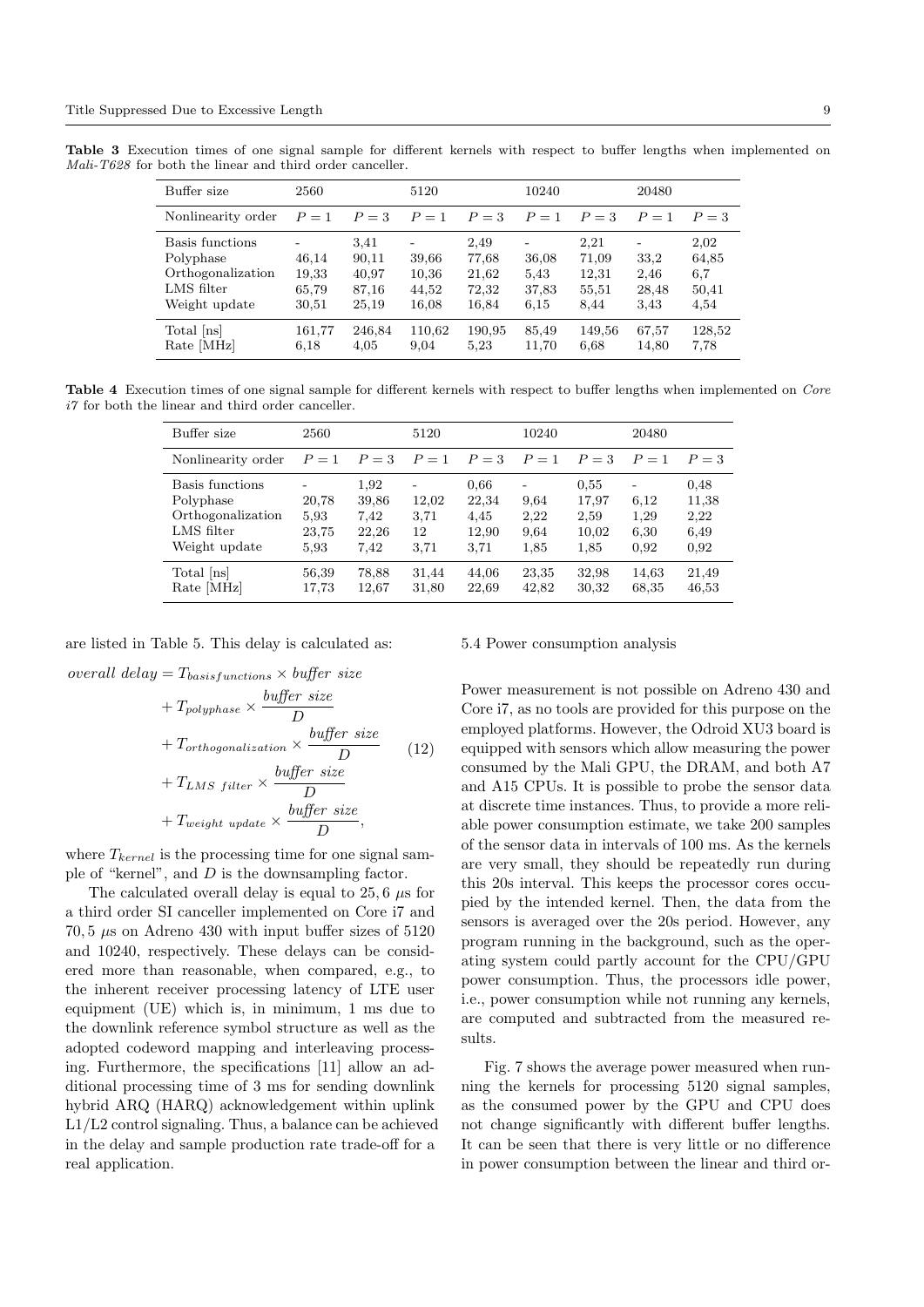| Buffer length      | 2560   |        | 5120   |         | 10240    |         | 20480 |         |
|--------------------|--------|--------|--------|---------|----------|---------|-------|---------|
| Nonlinearity order | $P=1$  | $P=3$  | $P=1$  | $P = 3$ | $P=1$    | $P = 3$ | $P=1$ | $P = 3$ |
| Mali               | 41.41  | 71.04  | 56,63  | 109.24  | 87,54176 | 173,51  | 42.08 | 300,44  |
| A15                | 331,99 | 516,34 | 376,97 | 607.65  | 431,9846 | 743.26  | 42.08 | 952,07  |
| i7                 | 14.43  | 24.61  | 16,09  | 25,6    | 23,9104  | 38,83   | 42.08 | 52,85   |
| Adreno             | 17.40  | 31.93  | 22.52  | 43.91   | 34,304   | 70,50   | 59.38 | 121.22  |

Table 5 Overall delay in microseconds for different buffer lengths on all four platforms.



Fig. 7 Consumed power by Mali and A15 running the linear and third order digital canceller kernels with input buffer length of 5120.

der canceller. As basis functions calculation is not required in the linear cases, only the measurements from the third order canceller are visible in the figure. The bars labelled as "total" correspond to the average power measured when running the complete digital canceller chain, which is slightly higher than the average power of all implemented blocks.

Comparing the results from the two processing platforms, it can be seen that A15 uses approximately 20 times more power compared to Mali when executing the same kernels. This can be explained by the higher clock frequency of the CPU (1.4 GHz compared to 600 MHZ), as well as the extra hardware on the CPU chip dedicated to the more general purpose computing. Increasing parallelism saves power by reducing the clock frequency for the same throughput. This reduces the switching activity, and more importantly the voltage which has quadratic effects to the power[1].

Mali consumes roughly an average of 104 mW running the third order digital canceller blocks with input buffer of 5120 samples. This can be considered negligible compared to the power consumption of e.g., an LTE receiver, which according to [19] is close to a couple of watts.

#### 5.5 Energy consumption analysis

To better evaluate the feasibility of the proposed solution, it is also important to investigate the energy



Fig. 8 Consumed energy by Mali and A15 running the linear and third order digital canceller kernels with input buffer length of 5120.

consumption of the implemented canceller. Since battery life depends on energy consumption, it is especially critical in hand-held devices. Furthermore, energy consumption comparison leads to fairer analysis compared to power, as we normalize the execution time.

We have used the measured average powers and the delays when processing 5120 samples for each kernel, and calculated the energy consumption. The results are shown in Fig 8, in which the missing bars correspond to linear cases, where basis function calculation is redundant. As delay increases with longer buffers and power consumption remains the same, it can be concluded that energy consumption increases with longer buffers.

Using higher power and slower execution of tasks has resulted in higher energy consumption by A15 compared to Mali. Total energy used by the third order canceller, implemented on Mali, and processing 5120 signal samples is approximately 9  $\mu$ J.

## 6 Conclusion

In this paper, we proposed a software-based implementation of a nonlinear digital SI canceller for full-duplex transceivers, using an adaptive cancellation algorithm, suitable for mobile-scale devices. To demonstrate the feasibility of a real-time SDR implementation, generalpurpose low cost COTS processing platforms were selected, reducing the design time and costs compared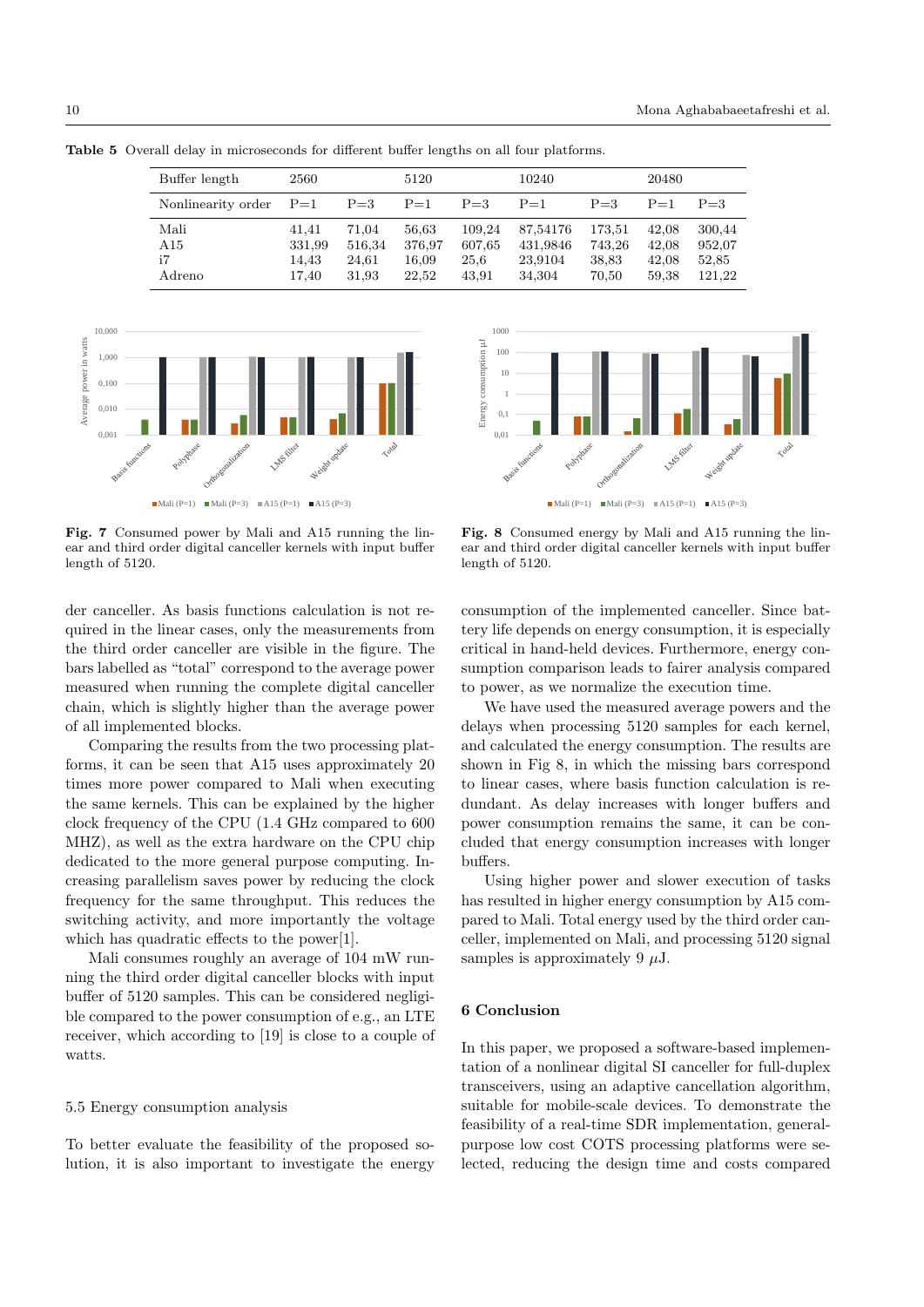to custom hardware design. The implementation was carried out on multicore processors and software tailoring was done using OpenCL to achieve high performance. The ability of the designed canceller to sufficiently suppress the SI signal was shown using the data from a real full-duplex RF test-bench. Then the implementation was evaluated in terms of execution time, delay, power, and energy consumption to investigate the feasibility of a real-time digital canceller suitable for hand-held devices. The results showed that the Qualcomm Adreno 430, a mobile-scale GPU, and the Intel Core i7, a desktop CPU, can run the proposed digital canceller with the required sample rate for, e.g., a 20 MHz LTE band. However, there is a trade-off between the achievable SI cancellation rate and the system delay, as longer data buffers are required for high sample production rates. The results also showed that, although the delay is shorter with a real-time linear SI canceller, it converges much slower and may not reach sufficient SI cancellation levels. As a proof of suitability to mobile platforms, also power and energy consumption of the implemented digital canceller were measured on Exynos 5422 SoC, and the Mali-T628 GPU showed more promising results compared to the Cortex-A15 for a mobile-scale device. It can be concluded that a realtime programmable implementation of a nonlinear digital canceller can be realized using the Adreno GPU, on the user equipment side, and the Core i7 CPU on the base station side. In the continuation of this work, we aim at adopting a platform which would allow dividing the workload between the CPU and one or more GPUs, and as a result achieving higher sample production rates with shorter delays. Furthermore, another interesting topic for future work is to use OpenCL to program an FPGA for digital SI cancellation and compare performance results of GPU and multicore processors in terms of time, power, and energy consumption.

Acknowledgements This work was supported by Tampere University of Technology graduate school, and the Academy of Finland via projects "In-Band Full-Duplex Radio Technology: Realizing Next Generation Wireless Transmission" (304147) and "Making Programmable Logic Feasible in the Cloud." (297548).

#### References

- 1. CMOS power consumption and  $C_{pd}$  calculation (1997). URL http://www.ti.com/lit/an/scaa035b/scaa035b. pdf. Last accessed 08.04.2017
- 2. AghababaeeTafreshi, M., Koskela, M., Korpi, D., Jääskeläinen, P., Valkama, M., Takala, J.: Software defined radio implementation of adaptive nonlinear digital self-interference cancellation for mobile inband full-

duplex radio. In: IEEE Global Conference on Signal and Information Processing (2016)

- 3. Ahmed, E., Eltawil, A.M.: All-digital self-interference cancellation technique for full-duplex systems. IEEE Transactions on Wireless Communications 14(7), 3519– 3532 (2015). DOI 10.1109/TWC.2015.2407876
- 4. ARM Ltd.:  $ARM^{\circledR}$  Cortex<sup>®</sup> -A15 MPCore<sup>TM</sup> Processor (2011). URL https://static.docs.arm.com/ddi0438/ i/DDI0438.pdf. Last accessed 08.04.2017
- 5. ARM Ltd.: The ARM<sup>®</sup> Mali<sup>TM</sup> Family of Graphics Processors (2013). URL http://malideveloper.arm. com/downloads/events/2013/GDC/0319-11%20Mali% 20Minibook\_TB.pdf. Last accessed 08.04.2017
- 6. Duarte, M., Dick, C., Sabharwal, A.: Experiment-driven characterization of full-duplex wireless systems. IEEE Transactions on Wireless Communications 11(12), 4296– 4307 (2012). DOI 10.1109/TWC.2012.102612.111278
- 7. Duarte, M., Sabharwal, A.: Full-duplex wireless communications using off-the-shelf radios: Feasibility and first results. In: Conference Record of the Forty Fourth Asilomar Conference on Signals, Systems and Computers, pp. 1558–1562 (2010). DOI 10.1109/ACSSC.2010.5757799
- 8. Duarte, M., Sabharwal, A., Aggarwal, V., Jana, R., Ramakrishnan, K.K., Rice, C.W., Shankaranarayanan, N.K.: Design and characterization of a full-duplex multiantenna system for WiFi networks. IEEE Transactions on Vehicular Technology 63(3), 1160–1177 (2014). DOI 10.1109/TVT.2013.2284712
- 9. El-Rewini, H., Abd-El-Barr, M.: Advanced Computer Architecture and Parallel Processing. Wiley (2005)
- 10. Everett, E., Duarte, M., Dick, C., Sabharwal, A.: Empowering full-duplex wireless communication by exploiting directional diversity. In: Conference Record of the Forty Fifth Asilomar Conference on Signals, Systems and Computers, pp. 2002–2006 (2011). DOI 10.1109/ACSSC. 2011.6190376
- 11. 3rd Generation Partnership Project: Technical Specification Group Radio Access Network; Requirements for further advancements for Evolved Universal Terrestrial Radio Access (E-UTRA) (LTE-Advanced) (Release 14) (2017). URL http://www.3gpp.org/ftp//Specs/ archive/36\_series/36.913/36913-e00.zip. Last accessed 19.08.2017
- 12. Ghazi, A., Boutellier, J., Anttila, L., Juntti, M., Valkama, M.: Data-parallel implementation of reconfigurable digital predistortion on a mobile GPU. In: 2015 49th Asilomar Conference on Signals, Systems and Computers, pp. 186–191 (2015). DOI 10.1109/ACSSC.2015.7421110
- 13. Grayver, E.: Implementing Software Defined Radio, 1 edn. Springer (2013)
- 14. Hardkernel co., Ltd.: ODROID-XU3. (2013). URL http://www.hardkernel.com/main/products/prdt\_ info.php?g\_code=G140448267127. Last accessed 08.04.2017
- 15. Harris, P.: The mali GPU: An abstract machine (2014). URL https://community.arm. com/groups/arm-mali-graphics/blog/2014/03/12/ the-mali-gpu-an-abstract-machine-part-3--the-shader-core. Last accessed 08.04.2017
- 16. Heino, M., Korpi, D., Huusari, T., Antonio-Rodriguez, E., Venkatasubramanian, S., Riihonen, T., Anttila, L., Icheln, C., Haneda, K., Wichman, R., Valkama, M.: Recent advances in antenna design and interference cancellation algorithms for in-band full duplex relays. IEEE Communications Magazine 53(5), 91–101 (2015)